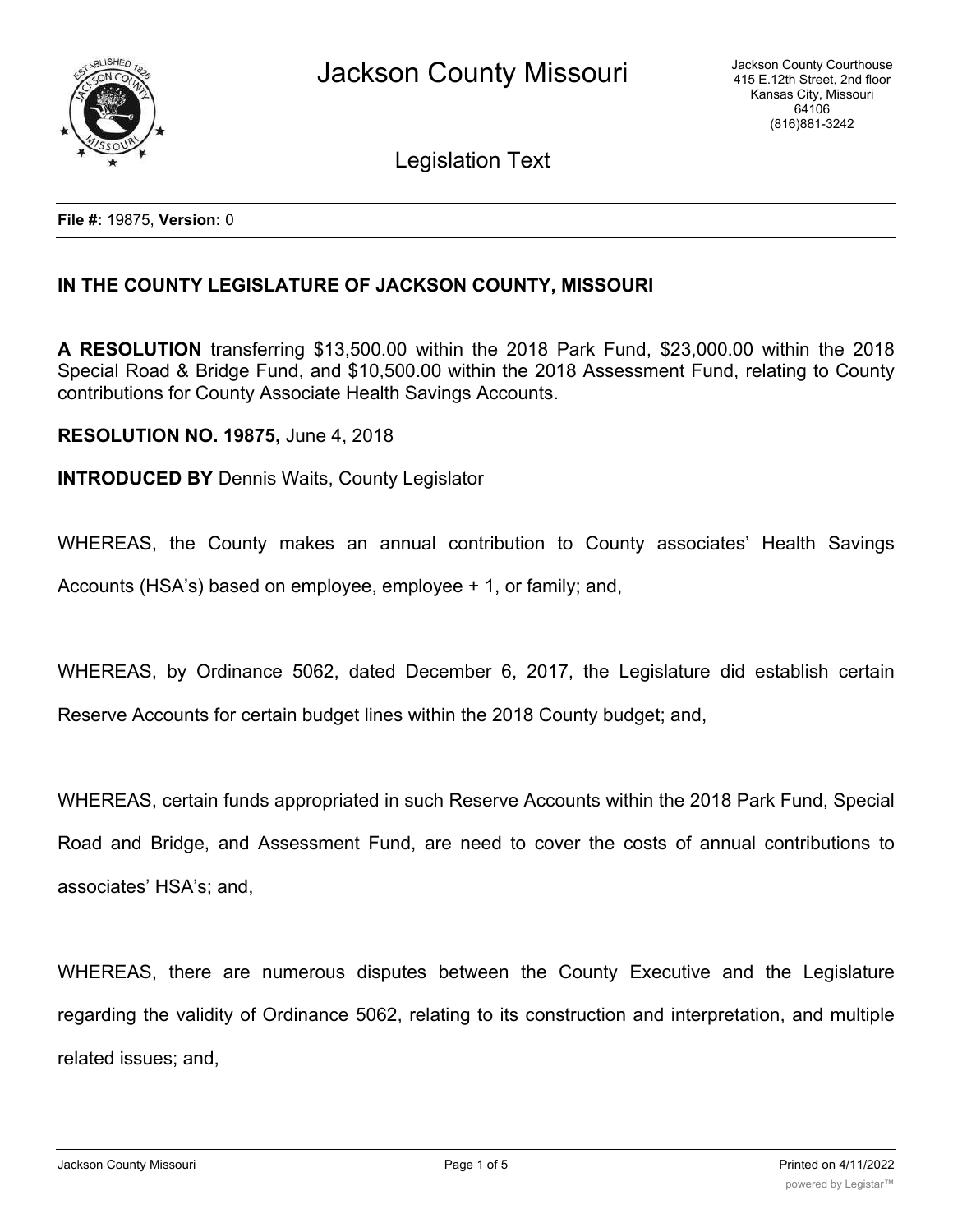WHEREAS, the Chief Administrative Officer has recommended the adoption of this Resolution, without waiving any previous position taken in reliance upon the memorandum of the County Counselor dated December 22, 2017, regarding Ordinance 5062, and without waiving any position taken in reliance upon other legal memorandums provided by the Office of the County Counselor; and,

WHEREAS, the Legislature recognizes that funds identified as Reserve Funds in the adopted 2018 budget within the Park Fund, Special Road and Bridge Fund, and Assessment Fund are required to properly fund County associate HSA's; and,

WHEREAS the Legislature agrees that funds described in this Resolution should be made available for such use by posting to certain budget line items in various non-departmental budgets or otherwise for calendar year 2018 by the Finance and Purchasing Department; now therefore,

BE IT RESOLVED by the County Legislature of Jackson County, Missouri, that the following transfers or equivalent documentation/identification, to accomplish posting of the funds in County's budget management system so that the funds are available for immediate use and expenditure within the 2018 budget, be and hereby are authorized: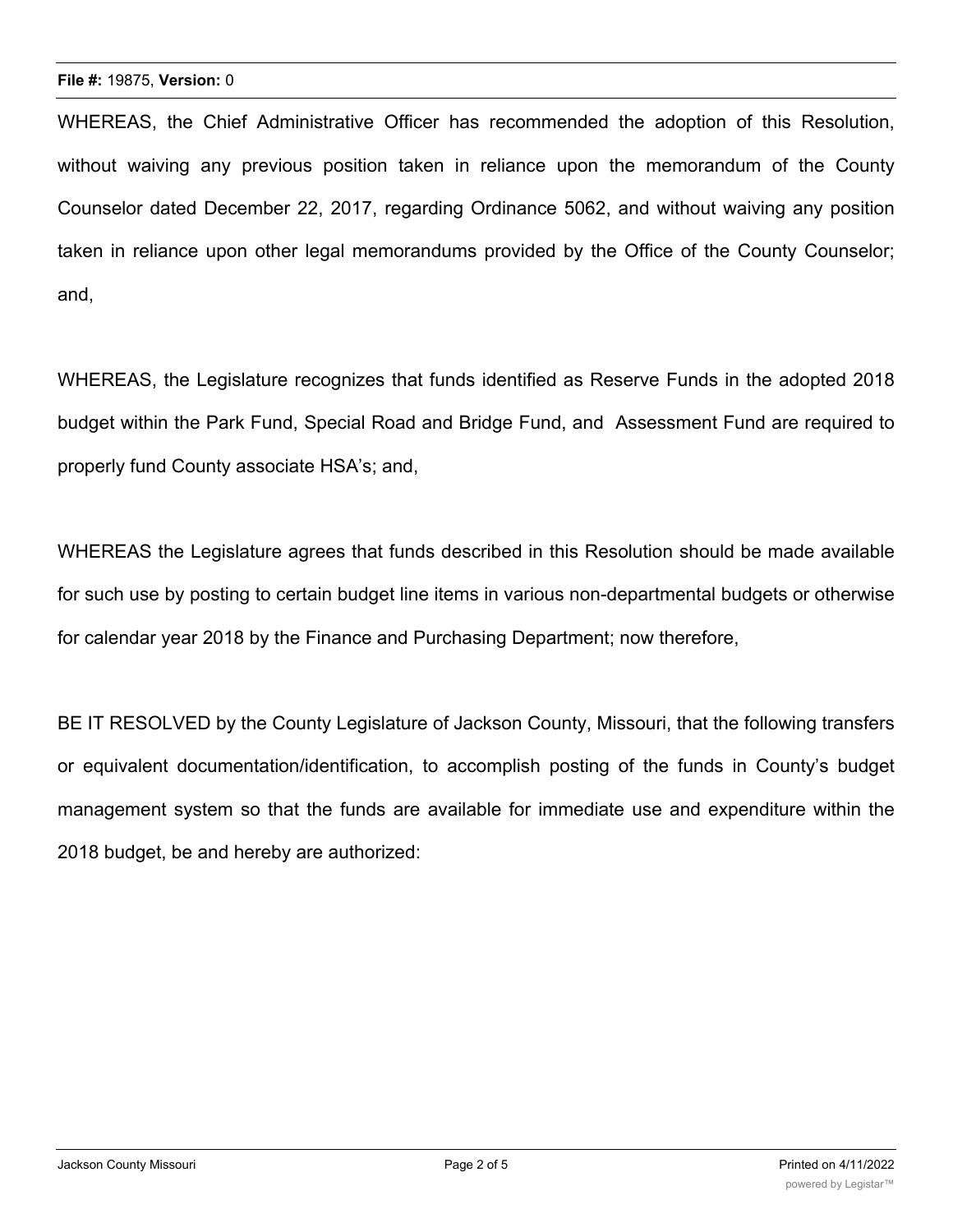**File #:** 19875, **Version:** 0

| Park Fund                      |                           |          |          |
|--------------------------------|---------------------------|----------|----------|
| Reserve                        |                           |          |          |
| 003-8006                       | 56835 - Reserve Operating | \$13,500 |          |
| Non-Departmental - Park        |                           |          |          |
| 003-5103                       | 55062 - HSA Contribution  |          | \$13,500 |
| Special Road & Bridge Fund     |                           |          |          |
| Reserve                        |                           |          |          |
| 004-8006                       | 56835- Reserve Operating  | \$23,000 |          |
| Non-Departmental - Special R&B |                           |          |          |
| 004-5104                       | 55062- HSA Contribution   |          | \$23,000 |
| <b>Assessment Fund</b>         |                           |          |          |
| Reserve                        |                           |          |          |
| 045-8006                       | 56835- Reserve Operating  | \$10,500 |          |
| Non-Departmental - Assessment  |                           |          |          |
| 045-5104                       | 55062- HSA Contribution   |          | \$10,500 |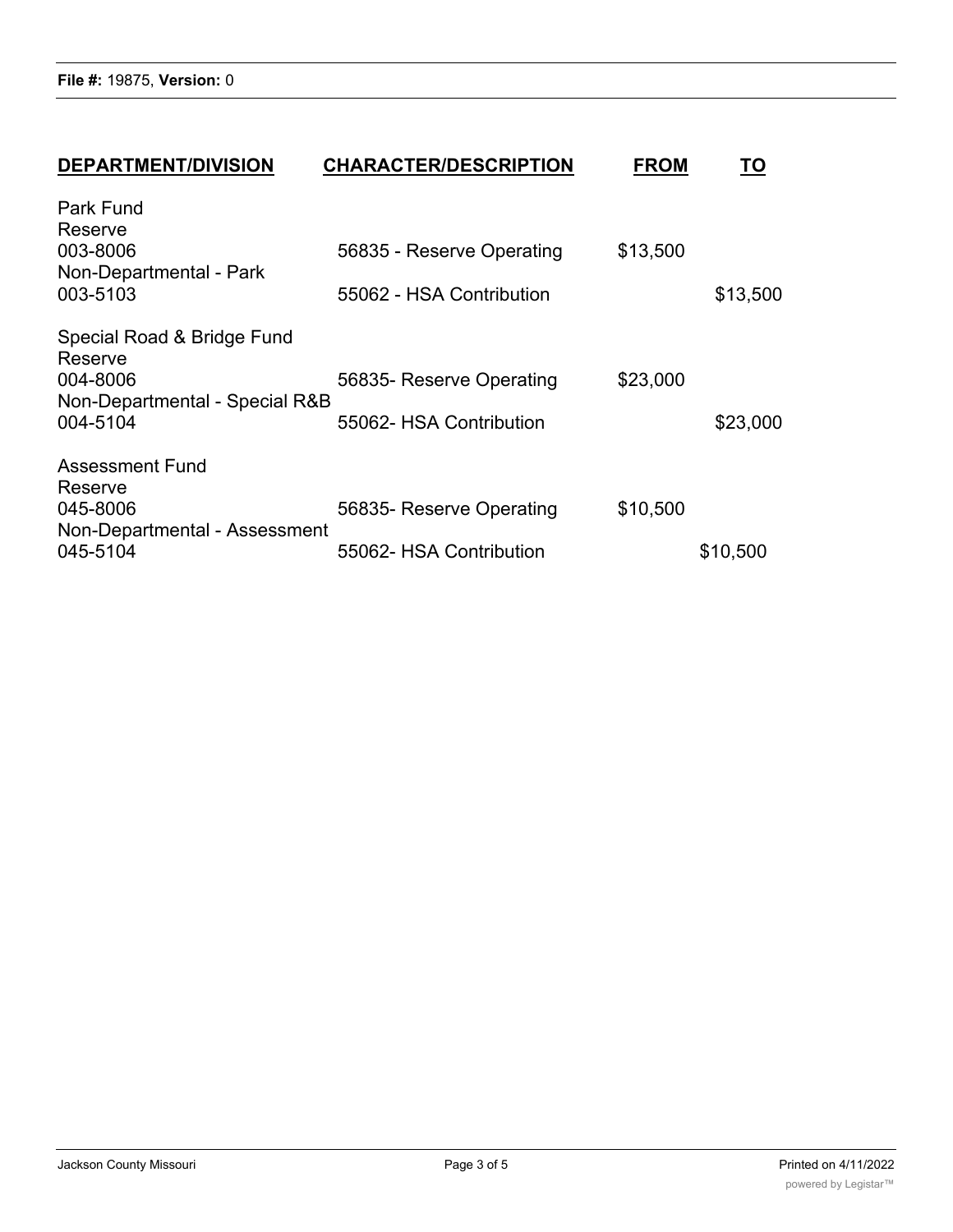Effective Date: This Resolution shall be effective immediately upon its passage by a majority of the Legislature.

APPROVED AS TO FORM:

 $\_$  , and the contribution of the contribution of  $\mathcal{L}_\mathcal{A}$  , and the contribution of  $\mathcal{L}_\mathcal{A}$ **Chief Deputy County Counselor** County Counselor

Certificate of Passage

I hereby certify that the attached resolution, Resolution No.19875 of June 4, 2018, was duly passed on June 11, 2018 by the Jackson County Legislature. The votes thereon were as follows:

Yeas  $9$  Nays 0

Abstaining 0 Absent 0

 $\overline{\phantom{a}}$  , and the contract of the contract of the contract of the contract of the contract of the contract of the contract of the contract of the contract of the contract of the contract of the contract of the contrac

Date **Date** Mary Jo Spino, Clerk of Legislature

Funds sufficient for the above-described transfer or equivalent documentation and/or identification to accomplish posting of the funds in the County's budget management system so that the funds are available for immediate use and expenditure are available in the sources indicated below.